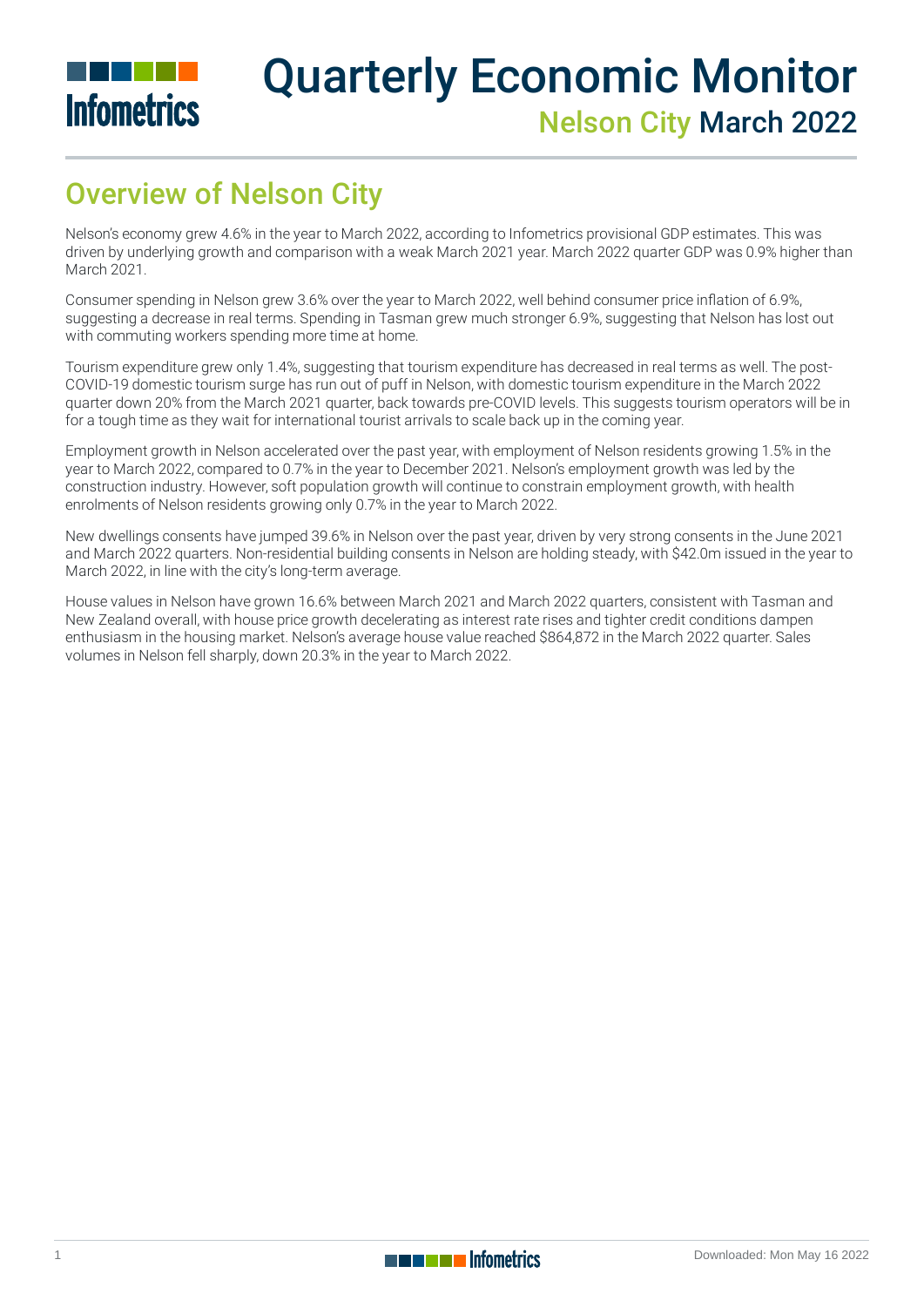| <b>Indicator</b>                     | <b>Nelson City</b>   | <b>New Zealand</b>            | <b>Tasman District</b>         |
|--------------------------------------|----------------------|-------------------------------|--------------------------------|
| <b>Annual Average % change</b>       |                      |                               |                                |
| Gross domestic product (provisional) | $4.3\%$ $\triangle$  | $5.2\%$ $\triangle$           | $6.2\%$ $\triangle$            |
| Traffic flow                         | $-0.8\%$             | $1.8\%$ $\triangle$           | $1.3\%$ $\triangle$            |
| Consumer spending                    | $3.6\%$ $\triangle$  | $6.1%$ $\triangle$            | $7.1%$ $\triangle$             |
| Employment (place of residence)      | $1.5\%$ $\triangle$  | $2.7\%$ $\triangle$           | $2.0\%$ $\triangle$            |
| Jobseeker Support recipients         | $-9.5%$              | $-7.3\%$ $\blacktriangledown$ | $-10.3\%$ $\blacktriangledown$ |
| Tourism expenditure                  | $1.4\%$ $\triangle$  | $7.1%$ $\triangle$            | $6.9%$ $\triangle$             |
| Health enrolments                    | $0.7\%$ $\triangle$  | $0.7%$ $\triangle$            | $3.1%$ $\triangle$             |
| Residential consents                 | $39.6\%$ $\triangle$ | $24.0\%$ $\triangle$          | $-8.7%$                        |
| Non-residential consents             | $10.2\%$ $\triangle$ | $13.6\%$ $\triangle$          | $22.6\%$ $\triangle$           |
| House values *                       | $16.6\%$ $\triangle$ | $17.7\%$ $\triangle$          | $17.1%$ $\triangle$            |
| House sales                          | $-20.3\%$            | $-9.3\%$                      | $-6.5\%$                       |
| Car registrations                    | $11.6\%$ $\triangle$ | $24.7%$ $\triangle$           | $32.1%$ $\triangle$            |
| Commercial vehicle registrations     | $26.2%$ $\triangle$  | $35.3%$ $\triangle$           | $31.5%$ $\triangle$            |
| Level                                |                      |                               |                                |
| Unemployment rate                    | 3.5%                 | 3.4%                          | 3.4%                           |

\* Annual percentage change (latest quarter compared to a year earlier)

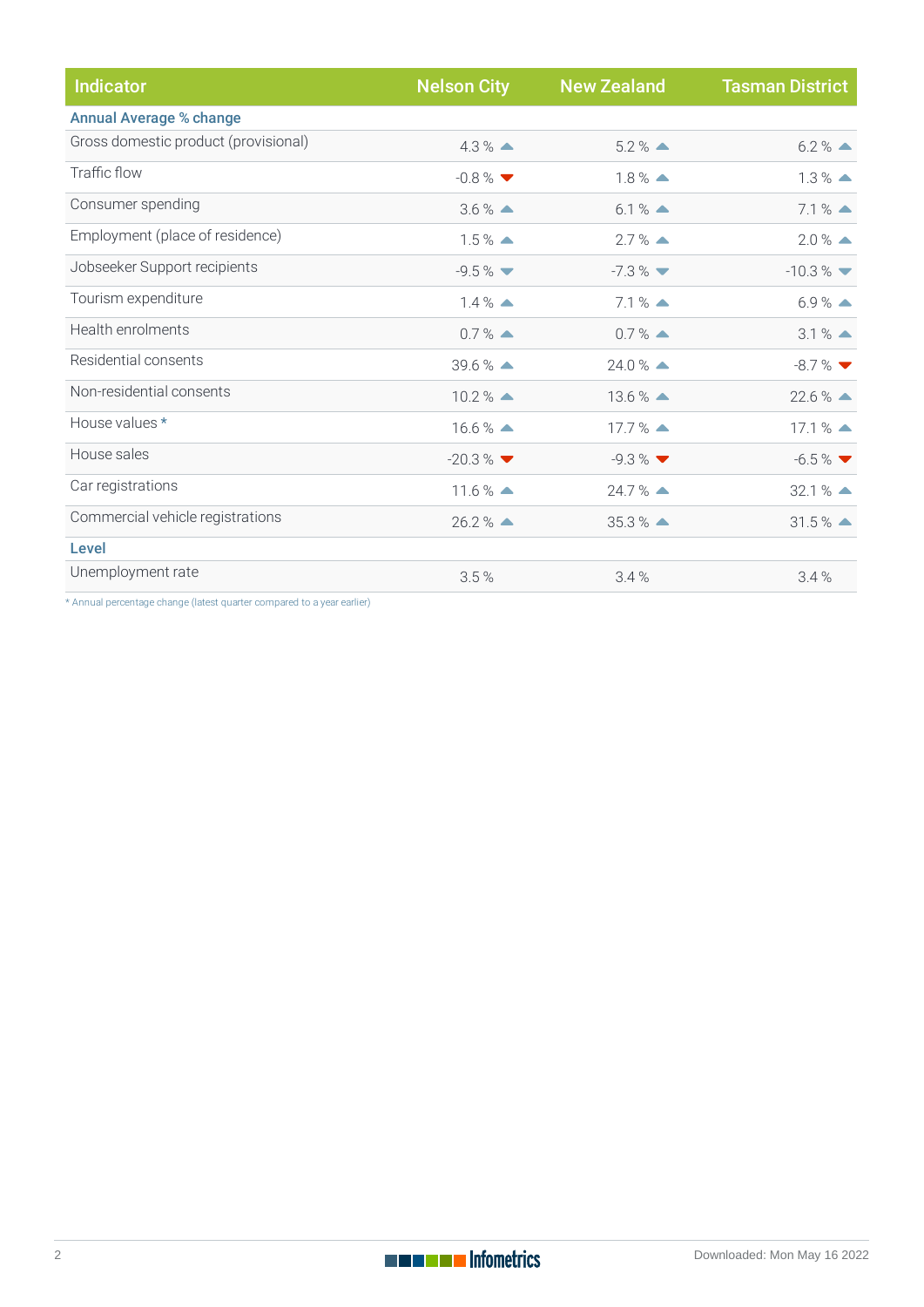# Gross domestic product



#### Highlights for Nelson City

- [GDP](https://staging-qem.infometrics.co.nz/nelson-city/notes#gross-domestic-product) in Nelson City was provisionally up 4.3% for the year to March 2022, compared to a year earlier. Growth was lower than in New Zealand (5.2%) and Tasman District (6.2%).
- Provisional GDP was \$3,048 million in Nelson City for the year to March 2022 (2021 prices).
- Annual GDP growth in Nelson City peaked at 6% in the year to June 2021.

#### National overview

Economic momentum stalled at the start of 2022, as Omicron limited economic activity. Infometrics provisional estimates show a 2.0%pa increase in economic activity in the March 2022 quarter, compared to the start of 2021, although underlying economic momentum was flat as capacity issues restrained further expansions across the country. Fractured supply chains, accelerating inflation, higher interest rates, and high levels of absenteeism from Omicron combined to throttle back the economic engine. Intense difficulties finding staff and materials means that New Zealand is struggling to resource further growth in the near-term. In effect, the New Zealand economy is red-lining and continues to operate above capacity, with higher prices overshadowing any real growth. Higher inflation is forcing the Reserve Bank to lift interest rates higher, faster, which will help take some of the wind out of an overheating economy, but the risk of a hard landing become higher with each passing day.

# Traffic flow



#### Highlights for Nelson City

[Traffic](https://staging-qem.infometrics.co.nz/nelson-city/notes#traffic-flow) flows in Nelson City decreased by 0.8% over the year to March 2022, compared to a year earlier. This compares with increases of 1.8% in New Zealand and 1.3% in Tasman District.

#### National overview

The Omicron outbreak and resulting increase in New Zealanders having to isolate has limited traffic activity around the country, compared to the March 2021 quarter. Traffic volumes by our estimates are down 7.9%pa nationally in the March 2022 quarter, driven by lower passenger vehicles – freight movements fared better. At the Omicron peak, Infometrics estimates around 300,000 New Zealanders were having to isolate with COVID-19 or as a household contact. Add in higher fuel prices, and it looks like New Zealanders were keeping to themselves more at the start of 2022. Annual traffic activity also remained more muted because of this quarterly fall, slowing back to 1.8%pa growth over the last 12 months.

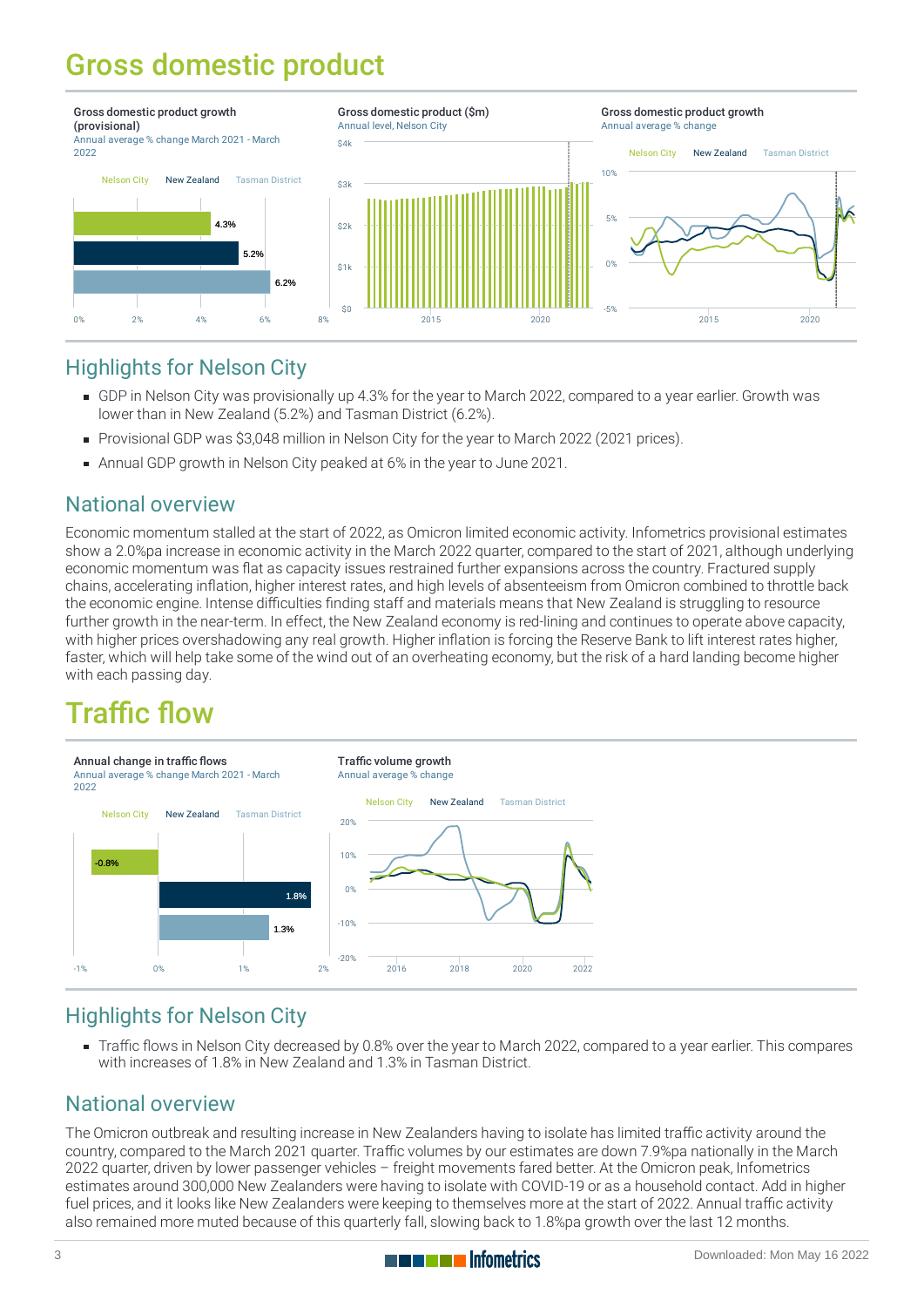### Consumer spending



#### Highlights for Nelson City

Electronic card [consumer](https://staging-qem.infometrics.co.nz/nelson-city/notes#consumer-spending) spending in Nelson City as measured by Marketview, increased by 3.6% over the year to March 2022, compared to a year earlier. This compares with increases of 7.1% in Tasman District and 6.1% in New Zealand.

#### National overview

Card spending rose rebounded in the March 2022 quarter, although underlying spending volumes point to subdued spending activity due to a range of factors. Marketview data shows a 3.8%pa increase in spending in the March 2022 quarter, after falling spending over the second half of 2021. Annual spending activity was up 6.1%pa over the 12 months to March 2022. High inflation and fuel prices have boosted the value of card spending, and underlying activity looks weaker, with Omicron, Red traffic light setting, rising interest rates, and plunging consumer confidence all suggesting more restrained spending activity heading forward.

# Employment (place of residence)



#### Highlights for Nelson City

- [Employment](https://staging-qem.infometrics.co.nz/nelson-city/notes#employment) for residents living in Nelson City was up 1.5% for the year to March 2022, compared to a year earlier. Growth was lower than in Tasman District (2.0%) and New Zealand (2.7%).
- An average of 20,664 people living in Nelson City were employed in the year to March 2022.
- Annual employment growth for Nelson City residents peaked at 1.5% in the year to March 2022.

#### National overview

The jobs market is hitting capacity constraints, with jobs activity plateauing in recent months. On an annual basis, March 2022 filled jobs remained 3.3% higher than a year earlier – back a touch from the 3.8%pa growth in the December 2021 quarter. Professional services and construction remain key drivers of higher employment, although both industries have seen the same slowdown in growth. The net outflow of skilled labour from New Zealand is limiting options for businesses wanting to expand their workforce. Non-isolating workers picked up the Omicron slack in the March 2022 quarter, with total hours worked in the New Zealand economy down just 0.2% from usual levels at the start of 2022, despite an estimated 300,000 workers isolating at peak.

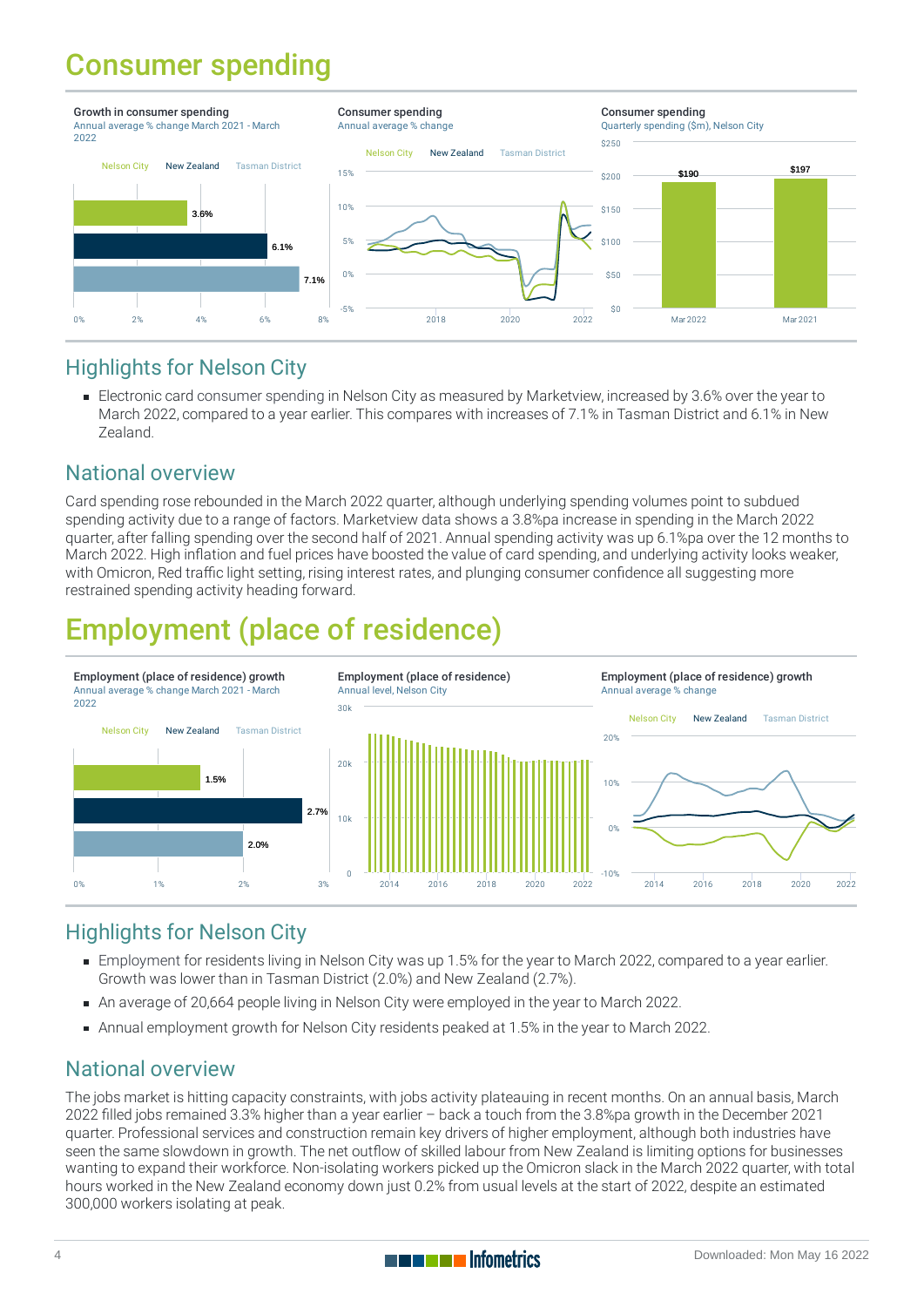# Jobseeker Support recipients



#### Highlights for Nelson City

- [Jobseeker](https://staging-qem.infometrics.co.nz/nelson-city/notes#jobseeker-support-recipients) Support recipients in Nelson City in the year to March 2022 decreased by 9.5% compared to a year earlier. The decline was not as low as in Tasman District (10.3%) and was greater than in New Zealand (7.3%).
- An average of 1,801 people were receiving a Jobseeker Support benefit in Nelson City in the 12 months ended March 2022. This compares with an average of 1,550 since the start of the series in 2013.

#### National overview

The tight labour market has supported more New Zealanders off the Jobseeker Support benefit and into work, with the annual average number of recipients dropping 7.3%pa. All regions recorded drops, including considerable drops in major urban areas. At the end of March 2022, Jobseeker figures remained around 26,000 (17%) higher than pre-pandemic levels, a drop from the 40,000-higher figure from December 2021. Despite the unemployment rate being at a record low, job ads being high, inflation hitting, and wages rising, there are still people that are outside the labour force. Although some of this group would have been limited by Omicron, there remains more talent to coax into the labour market.

### Unemployment rate



#### Highlights for Nelson City

- The annual average [unemployment](https://staging-qem.infometrics.co.nz/nelson-city/notes#unemployment-rate) rate in Nelson City was 3.5% in March 2022, up from 3.2% 12 months earlier.
- In March 2022, the unemployment rate in Nelson City was higher than in New Zealand (3.4%) and Tasman District (3.4%).
- Over the last ten years the unemployment rate in Nelson City reached a peak of 6.0% in June 2016.

#### National overview

The unemployment rate remained at 3.2% in March, as employment rose by just 0.1% from December (seasonally adjusted). The participation rate dipped to 70.9% as more people were outside the labour force, with a 0.8% rise in this group as people were unable to actively seek or be available for work. Businesses are having to stump up more given the intense pressure on the labour market, with wage increases now more broad-based and accelerating faster. A continued record-low unemployment rate, strong demand conditions, and a net outflow of talent from New Zealand are all combining to drive wages higher.

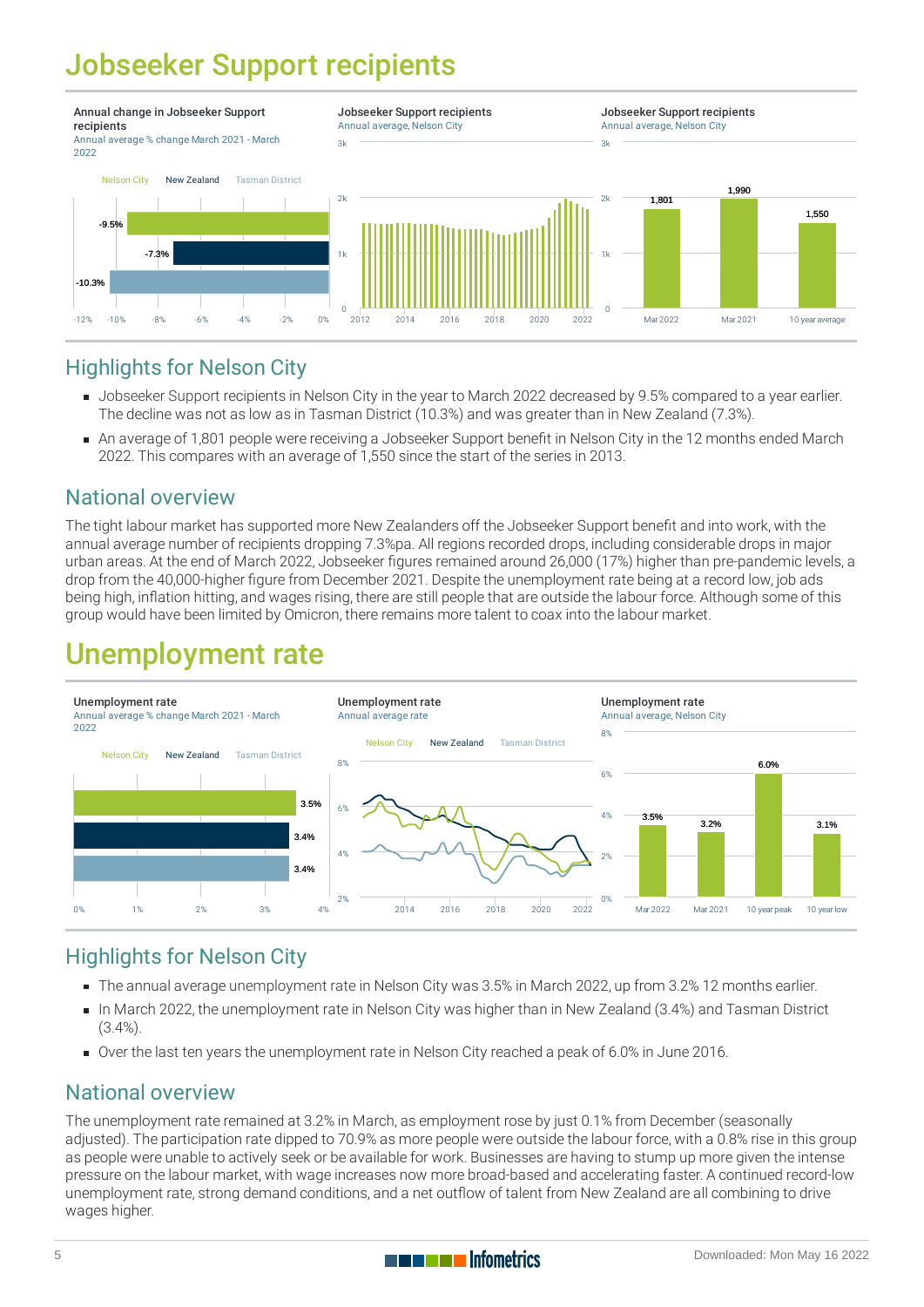# Dairy payout



#### Highlights for Nelson City

- Nelson City total dairy payout for the 2020/2021 season is estimated to have been approximately \$0 million.
- Nelson City's dairy payout for the 2021/2022 season is expected to be approximately \$0 million, and will remain the same as last season, assuming that production levels from last season are maintained.
- The total dairy payout for New Zealand is estimated to have been approximately \$14,684 million in the 2020/2021 season, and is expected to be \$2,835 million higher in the 2021/2022 season.
- The total dairy payout for Tasman District is estimated to have been approximately \$137 million in the 2020/2021 season, and is expected to be \$27 million higher in the 2021/2022 season.

#### National overview

Milk prices remain at historically elevated levels but have had some of the cream skimmed off the top in recent times as global factors force a moderation in the dairy outlook. Fonterra has trimmed back their farmgate milk price mid-point by 40c, to \$9.30/kgms, which comes as milk production has fallen 2.6% over the last year. However, the national pay-out is still expected to be up by over \$2.8b (19%) from last season. Input prices remain high, including feed prices at the start of 2022 being up 15% from a year ago, and up 54% from 2020. Diesel and fertilizer prices have accelerated higher still. Concerns remain around supply chains, the war in Ukraine, and the effects of China's hard Omicron lockdown, have all seen expectations moderate recently off a high base.

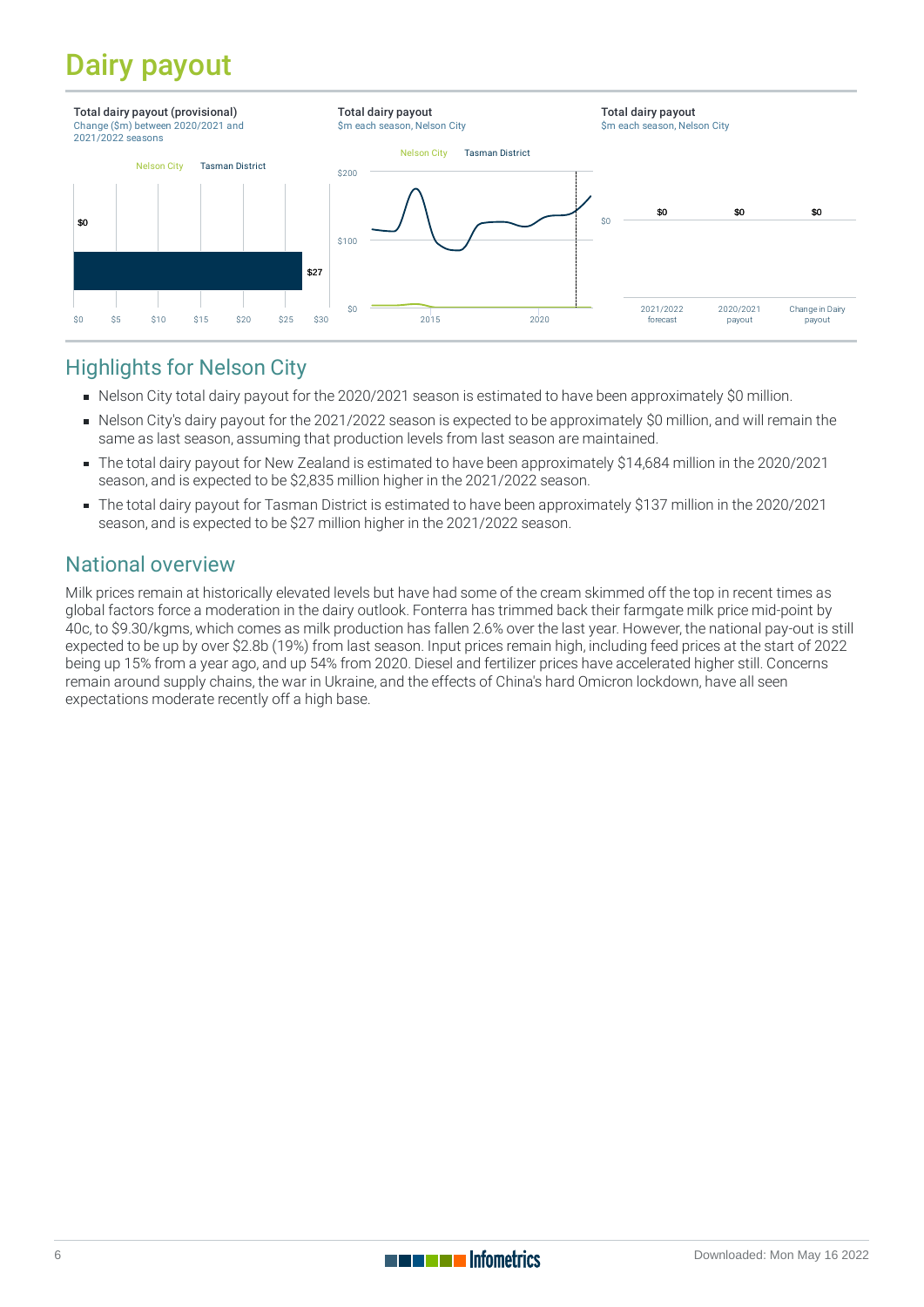### Tourism expenditure



#### Highlights for Nelson City

- Total tourism expenditure in Nelson City increased by 1.4% in the year to March 2022, compared to a year earlier. This compares with increases of 7.1% in New Zealand and 6.9% in Tasman District.
- Total tourism expenditure was approximately \$140 million in Nelson City during the year to March 2022, which was up from \$138 million a year ago.

#### National overview

Tourism activity has held up well, all things considered, although the uneven effects of COVID-19 make the numbers harder to assess than normal. Visitor spending over the 12 months to March 2022 rose 7.1%pa nationally, up from the 3.9%pa annual growth record in the December 2021 year. However, part of this higher growth comes from comparing the past year (including the strong first half of 2021) to the period from the original lockdown and into 2019, when domestic tourism wasn't nearly as strong. As the current visitor spend available doesn't fully account for international spending, the growth presented likely provides an overly optimistic view of visitor spending activity.

### Health enrolments



#### Highlights for Nelson City

- The number of people [enrolled](https://staging-qem.infometrics.co.nz/nelson-city/notes#health-enrolments) with a primary health organisation in Nelson City in the year to March 2022 increased by 0.7% compared to a year earlier. Growth was the same as in New Zealand (0.7%) and was lower than in Tasman District (3.1%).
- An average of 50,854 people were enroled with primary healthcare providers in Nelson City in the 12 months ended March 2022. This compares with an average of 49,265 since the start of the series in 2014.

#### National overview

New Zealand's population growth has slowed further, as some areas see underlying indicators of population growth turn negative. Health enrolments growth nationally slowed back further to 0.7%pa over the March 2022 year, the slowest since 2014. Six regions are now showing falling numbers of health enrolments, a proxy for population growth, compared to a year earlier. Auckland is among the mix, after recording in 2021 the first annual population decline in perhaps 200 years. More people are moving out of New Zealand than are coming in, with risks that a brain drain develops further. Provisional data from Stats NZ shows a net migration loss of around 7,300 over the 12 months to March 2022.

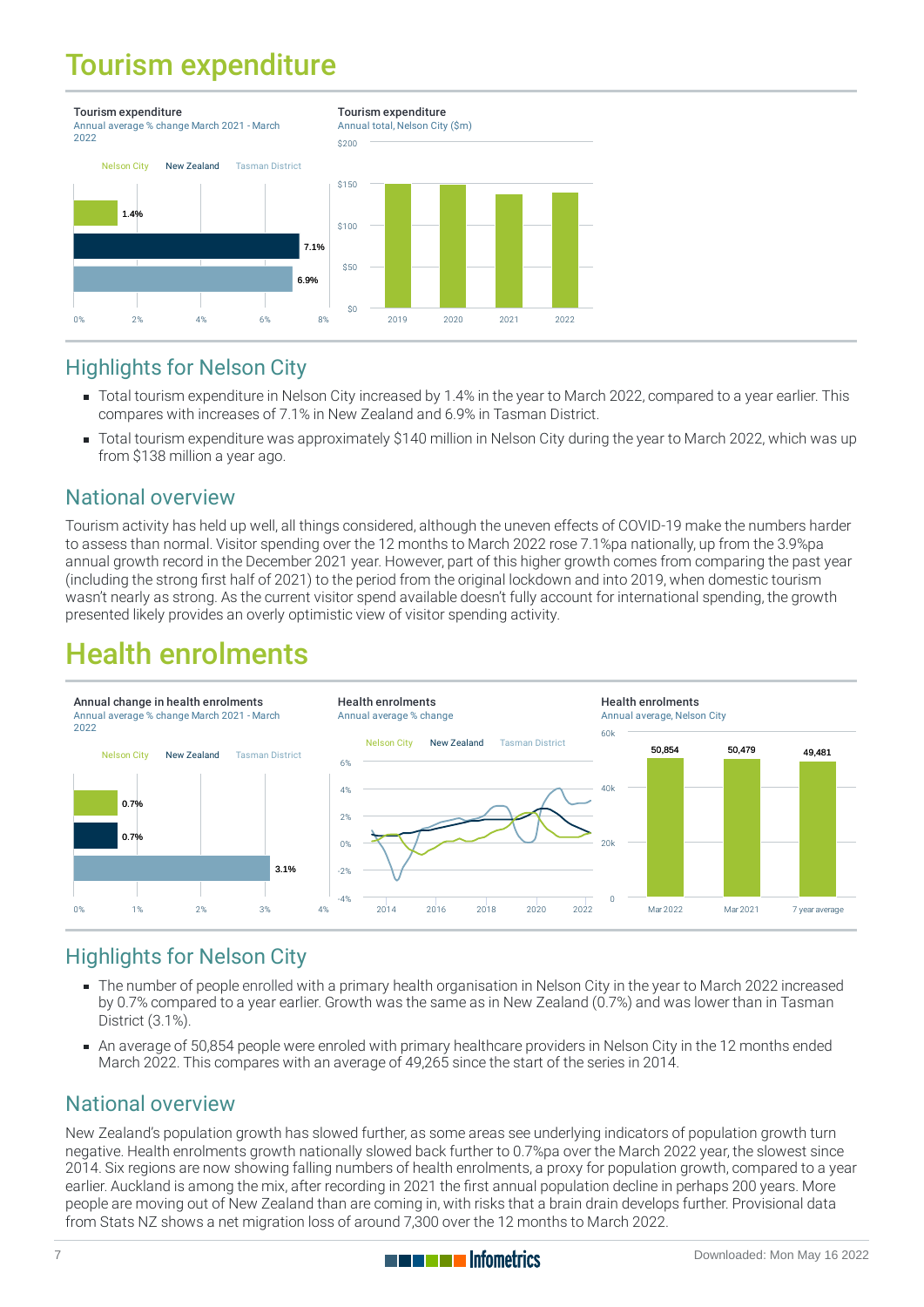# Residential consents



#### Highlights for Nelson City

- A total of 82 new residential building [consents](https://staging-qem.infometrics.co.nz/nelson-city/notes#building-consents) were issued in Nelson City in the March 2022 quarter, compared with 46 in the same quarter last year.
- On an annual basis the number of consents in Nelson City increased by 39.6% compared with the same 12-month period a year before. This compares with an increase of 24.0% in New Zealand and a decrease of 8.7% in Tasman District over the same period.

#### National overview

Annual residential consents broke above 50,000pa in the 12 months to March 2022, with 12,331 consents issued in the March 2022 quarter. What we're building continues to change, with the number of consents issued for standalone houses fell 3.1%pa in the March quarter, as dwelling consent growth was driven by higher-density options. Townhouses continued to lead growth, with 5,027 townhouse consents issued in the March quarter, a 66%pa increase. Canterbury region has experienced the largest growth in consents, with total consents up 54%pa in the March quarter compared to the March 2021 quarter, driven by townhouse growth of 150%pa.

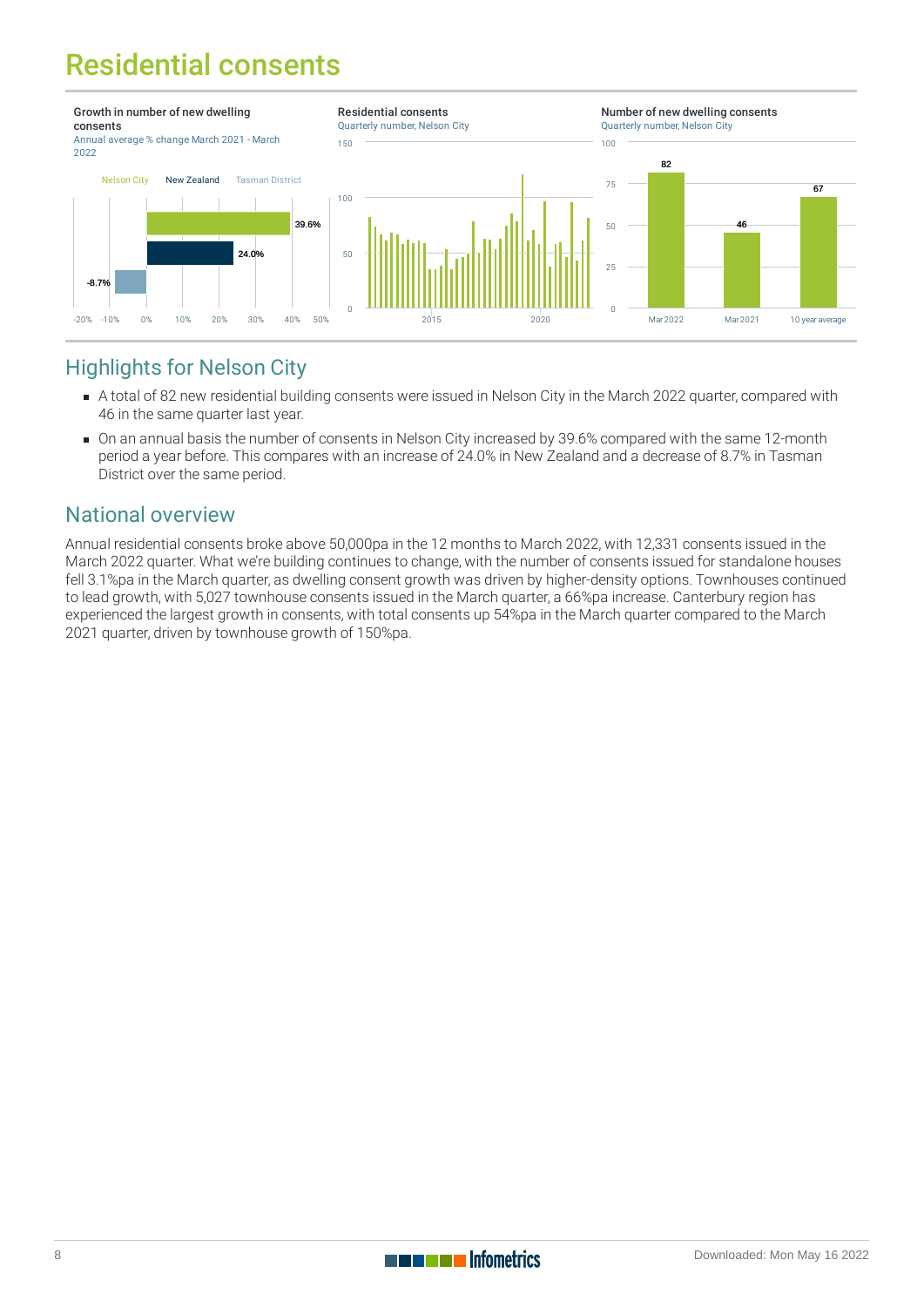# Non-residential consents



#### Highlights for Nelson City

- Non-residential building [consents](https://staging-qem.infometrics.co.nz/nelson-city/notes#building-consents) to the value of \$42.0 million were issued in Nelson City during the year to March 2022.
- The value of consents in Nelson City increased by 10.2% over the year to March 2022, compared to a year earlier. In comparison, the value of consents increased by 22.6% in Tasman District and 13.6% in New Zealand over the same period.
- Over the last 10 years, consents in Nelson City reached a peak of \$70.6 million in the year to March 2017.

#### National overview

The value of non-residential consents was up 17%pa in the March 2022 quarter, totalling \$2.2b. Annual consents for the 12 months ended March 2022 was the largest on record, at \$8.5b. Most build types showed strong growth recently, except for hotel consents, which were down 39%pa on average. Warehouses, social and cultural buildings, and offices were the strongest performers, up 115%pa, 48%, and 44% respectively in the March 2022 quarter. Overall non-residential activity is strong, although significant increases in construction costs means that underlying growth in consent volumes is a bit lower.

### House values



#### Highlights for Nelson City

- The average current [house](https://staging-qem.infometrics.co.nz/nelson-city/notes#house-values) value in Nelson City was up 16.6% in March 2022, compared to a year earlier. Growth was lower than in Tasman District (17.1%) and New Zealand (17.7%).
- The average current house value was \$864,872 in Nelson City in March 2022. This compares with \$871,023 in  $\blacksquare$ Tasman District and \$1,035,216 in New Zealand.

#### National overview

Housing market momentum has shifted, with house prices dropping over the quarter. Prices at the start of 2022 were down 2.0% (seasonally adjusted) from the prior quarter, but current declines are still slight in comparison to house price growth in recent years. Falling Auckland prices have been driving the declines in prices, having fallen 3.9% (sa) from the December 2021 quarter. However, in the March 2022 month, house prices outside Auckland fell 1.7% (sa) as the regional housing markets also began to soften. Rising mortgage rates, more limited credit availability, and high inflation are driving the change in house prices, and we expect house prices to moderate throughout 2022.

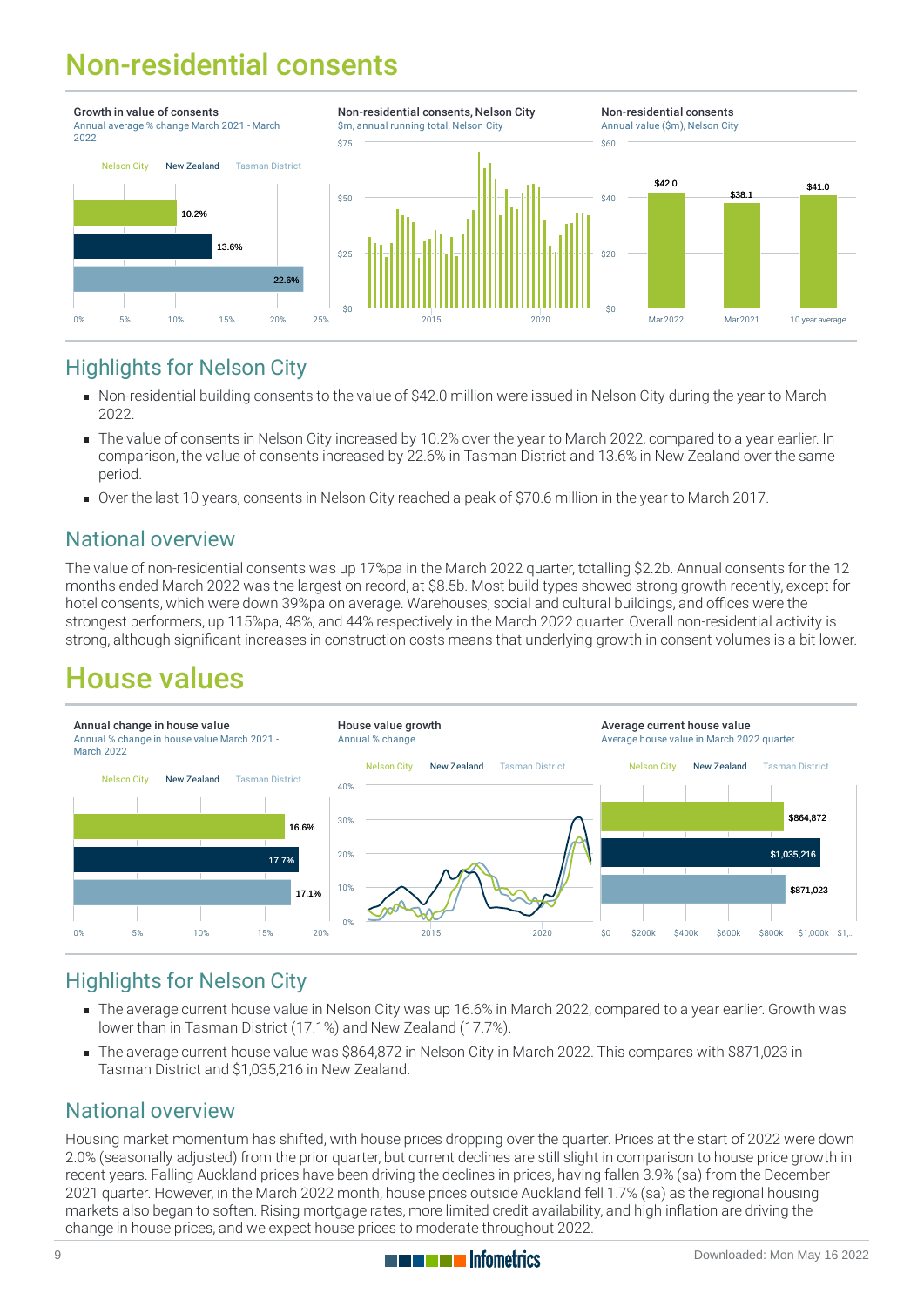### House sales



#### Highlights for Nelson City

- [House](https://staging-qem.infometrics.co.nz/nelson-city/notes#house-sales) sales in Nelson City decreased by 20.3% in the year to March 2022, compared to year earlier. This compares with decreases of 6.5% in Tasman District and 9.3% in New Zealand.
- A total of 829 houses were sold in Nelson City in the 12 months ended March 2022. This compares with the ten year average of 982.

#### National overview

House sales continue to fall, down 31%pa in the March 2022 quarter. Annual house sales are now down 9.3%pa, as barriers to credit and rising mortgage rates limited the number of buyers able to enter the market. Falling sales are a national trend, with every region experiencing a decrease in the number of sales in the March 2022 quarter compared with last year, except Marlborough sales, which grew 2.7%pa. We expect the number of sales will continue to decline given the limited supply of buyers with lending to buy at current prices, forcing sellers to eventually moderate prices further to achieve a sale.

### Car registrations



#### Highlights for Nelson City

- The number of cars registered in Nelson City increased by 11.6% in the year to March 2022, compared to a year earlier. Growth was lower than in New Zealand (24.7%) and Tasman District (32.1%).
- A total of 2,808 cars were registered in Nelson City in the year to March 2022. This compares with the ten year average of 2,208.

#### National overview

Car registrations were up 25%pa in the March 2022 quarter due in large part to purchasing decisions being brought forward ahead of new fees on higher emitting vehicles. As of 1 April, the rebate of the Clean Car Discount is now available for a wider range of new and used cars, extending beyond electric vehicles and hybrids to also cover fuel-efficient cars. The fee has also been introduced for higher emissions vehicles which is shifting the market demand towards smaller more fuelefficient cars. In 2021 we saw a remarkable recovery of car sales, particularly for new cars, although now with higher interest rates, higher inflation, and the option for households to spend discretionary cash on overseas trips, we see sales coming off the boil over the next year.

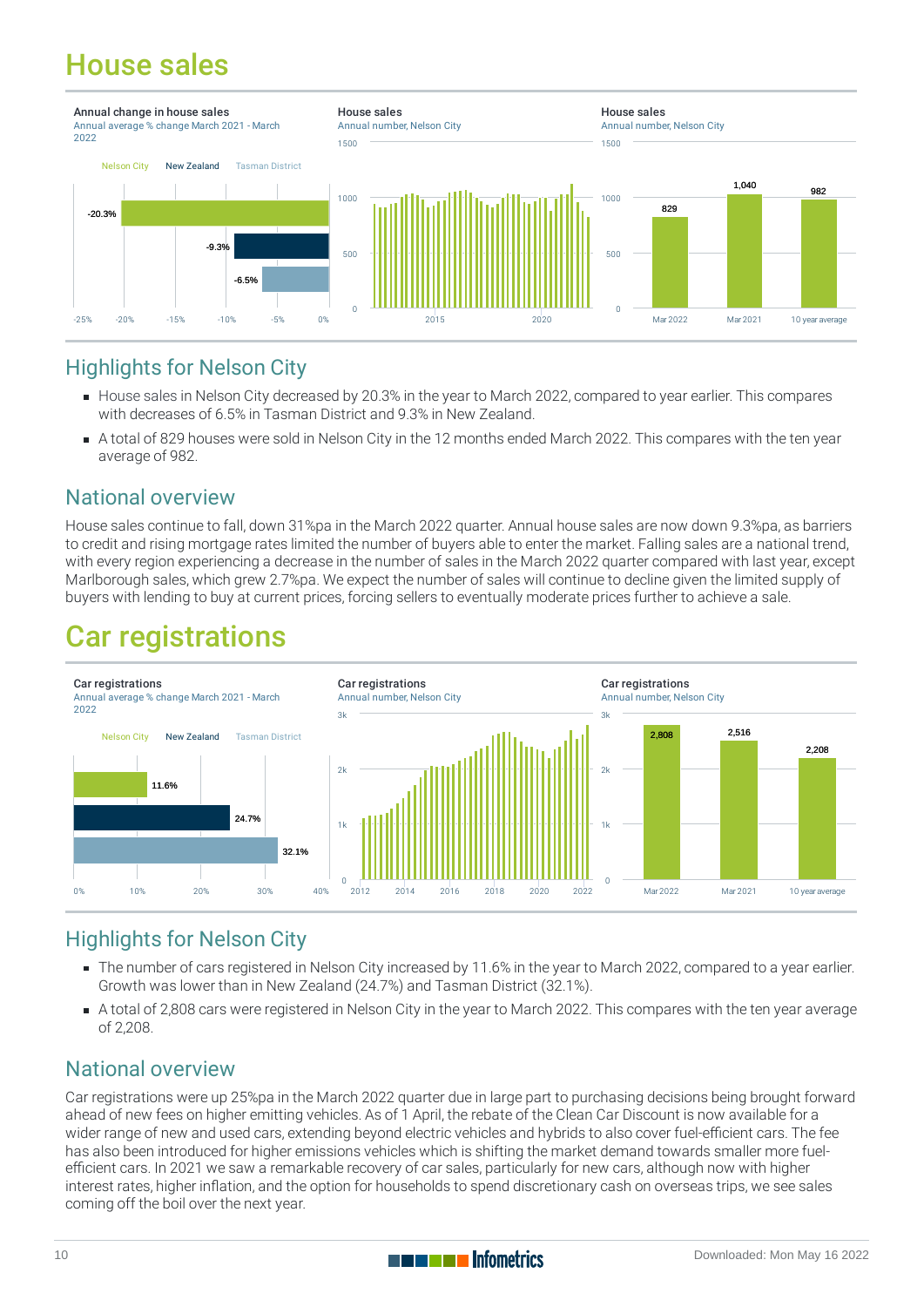### Commercial vehicle registrations



#### Highlights for Nelson City

- The number of commercial vehicles registered in Nelson City increased by 26.2% in the year to March 2022, compared to a year earlier. Growth was lower than in Tasman District (31.5%) and New Zealand (35.3%).
- A total of 703 commercial vehicles were registered in Nelson City in the year to March 2022. This is higher than the ten year annual average of 470.

#### National overview

Commerical vehicle registrations skyrocketed 51%pa in the March 2022 quarter due in large part to purchasing decisions being brought forward ahead of new fees on higher emitting vehicles. The fee on high emissions vehicles under the Clean Car Discount policy is particularly punitive for light commercials which tend to not have many low emissions options available yet. After a very strong start to the year for light commercials as many purchasing decisions were brought forward into March ahead of the fee, we expect several months of weakness in the light commercial space. For heavier vehicle types, demand conditions remain robust as construction work in the pipeline continues to grow, despite house prices coming off the boil. Also, commodity prices remain relatively high despite some softness coming through in April.



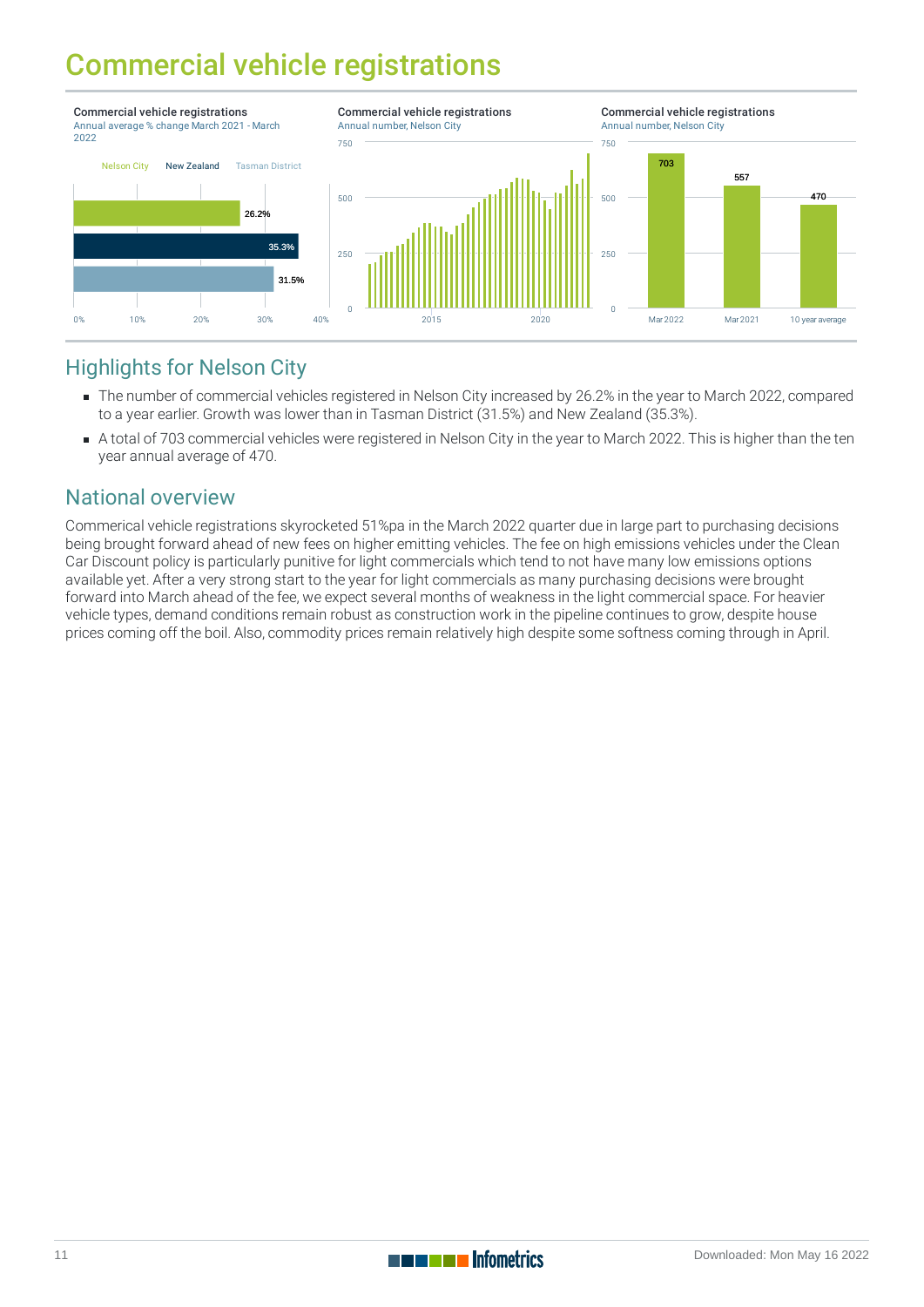## Technical notes

#### Building Consents

Building consents data is sourced from Statistics New Zealand. The number of residential consents issued for new dwellings is the measure for residential consents. For non-residential consents, the measure is the value of both new buildings and alterations.

#### Consumer Spending

The consumer spending data is sourced from Marketview. It measures total electronic card spending using spending through the Paymark network and adding to it an estimate of non-Paymark network spending using the pattern of BNZ card holder spending at non-Paymark retailers. For further breakdown of the data by storetype and other variables contact Marketview.

#### Employment (place of residence)

Employment data is based off a range of Stats NZ employment datasets, and represents the number of filled jobs, based on the area of residential address for the employee (rather than workplace address). This place of residence location means that the employment series reflects trends in employment of an area's residents, which may be different to trends in employment at businesses in an area, particularly when there are strong commuting flows. The most recent quarter is based off the average of Monthly Employment Indicator (MEI) filled jobs from Statistics New Zealand for the past three months, with previous quarters being backcasted using the percentage change in the quarterly Business Data Collection dataset published by Statistics New Zealand.

#### Gross Domestic Product

Gross Domestic Product is estimated by Infometrics. A top-down approach breaks national industrial production (sourced from production based GDP measures published by Statistics New Zealand) to TA level by applying TA shares to the national total. Each TA's share of industry output is based on labour market data from LEED. GDP growth in recent quarters is based on a model which uses the various partial economic indicators presented in this report as inputs. Estimates of GDP for these most recent quarters are provisional until Infometrics updates its annual GDP series in the Regional Economic Profile at the beginning of each year. Gross domestic product is measured in 2021 dollar terms.

#### Health Enrolments

Health enrolments are sourced from the Ministry of Health. They record the number of people in each area who are enrolled with a Primary Health Organisation (PHO). Enrolment is voluntary, but most New Zealanders enrol at a general practice for health reasons and for the benefits of enrolment, such as cheaper doctors' visits and reduced costs of prescription medicines. Changes to how the Ministry of Health recorded this data led to Infometrics revising our approach to health enrolment figures for the March 2019 Quarterly Economic Monitor onwards. Our new approach completely revises our timeseries of health enrolments, so care should be taken when comparing the March 2019 report with previously downloaded reports.

Previously, the data provided was only for those people whose addresses are able to be accurately recorded by the Ministry of Health. We have now switched to breaking down TA-level health enrolments based on trends in stated health enrolments by area, to ensure that the total number of enrolees published in the Monitor align with the national-level figures published by the Ministry of Health. A new system for classifying and recording health enrolment addresses from March 2019 onwards by the Ministry means significantly higher numbers of unallocated enrolees, resulting in the need to review our model.

#### House Sales

The number of house sales is sourced from REINZ. The indicator measures the number of house sales at the point when the sale becomes unconditional. The unconditional date is the date when all the terms of an agreement have been satisfied and the sale and purchase can proceed to settlement.

#### House Values

House values (dollar value) are sourced from CoreLogic. The levels quoted in the report are average values for the quarter.